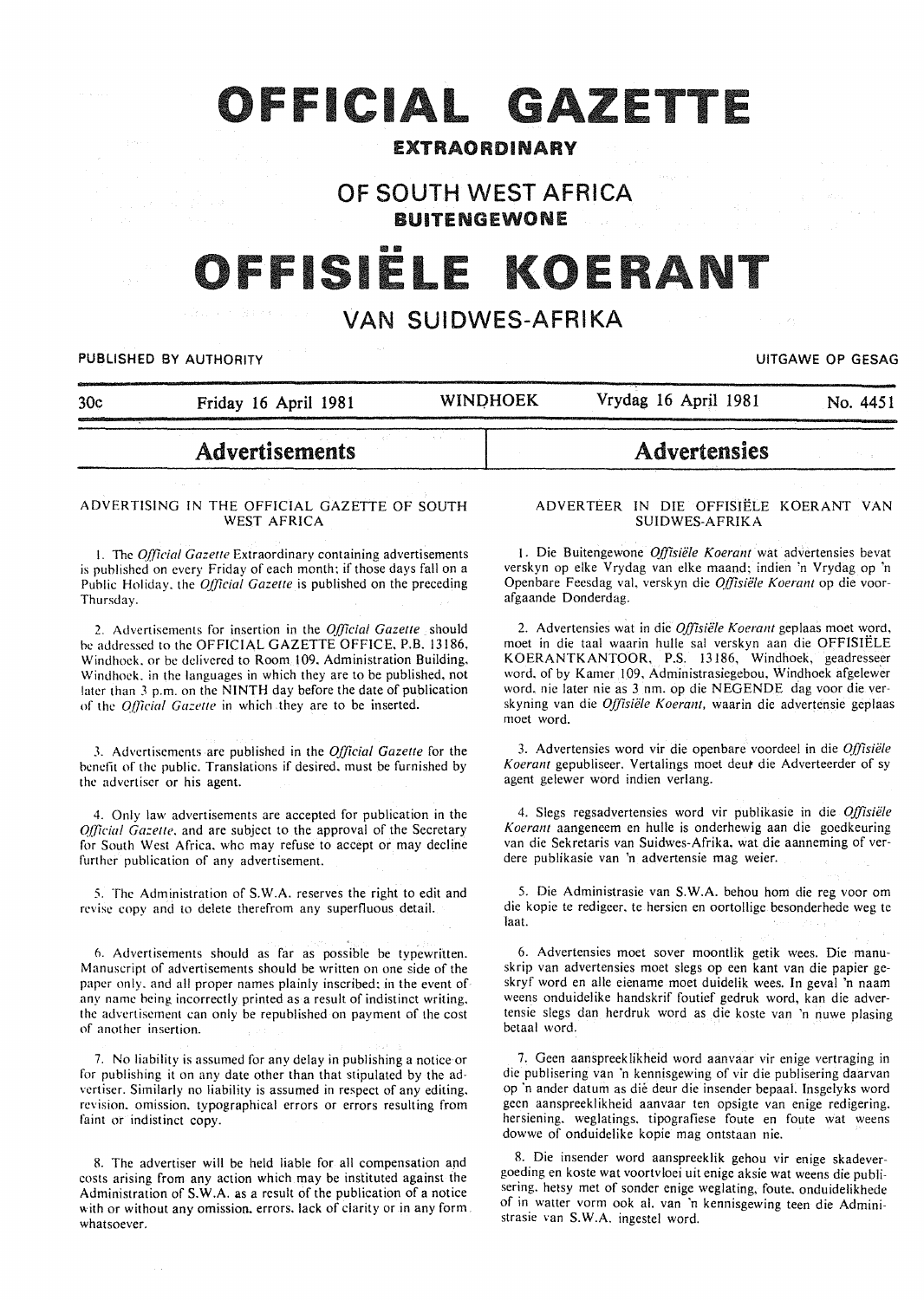9. The subscription for the *Official Gazette* is R12,50 per annum, post free in this Territory and the Republic of South Africa, obtainable from Messrs. The Suidwes-Drukkery Limited, P.O. Box 2196, Windhoek. Postage must be prepaid by overseas subscribers. Single copies of the *Official Gazette* may be obtained from The Suidwes-Drukkery, Limited, P. 0. Box 2196, Windhoek, at the price of 30 c per copy. Copies are kept in stock for only two years.

10. The charge for the insertion of notices is as follows and is payable in the form of cheques, bills, postal or money orders:

#### LIST OF FIXED TARIFF RATES

| Standardised notices                                                                                                                                                                          | Rate per<br>insertion<br>R                    |
|-----------------------------------------------------------------------------------------------------------------------------------------------------------------------------------------------|-----------------------------------------------|
| Administration of Estates Acts notices: Forms J. 297<br>Change of name (four insertions)<br>Insolvency Act and Company Acts notices: J 28, J 29,                                              | 2,00<br>5,00<br>5,00<br>25,00<br>6,00<br>4.00 |
| N.B. - Forms 2 and 6 - additional statements ac-<br>cording to word count table, added to the basic<br>tariff.                                                                                |                                               |
| Naturalisation notices (including a reprint for the ad-                                                                                                                                       | 2,00                                          |
|                                                                                                                                                                                               | 2,00                                          |
| Slum Clearance Court notices, per premises                                                                                                                                                    | 4,00                                          |
| Third party insurance claims for compensation<br>Unclaimed moneys - only in the extraordinary<br>Official Gazette, closing date 15 January (per en-<br>try of "name, address and amount")     | 2,50                                          |
|                                                                                                                                                                                               | 0,80                                          |
| Non-standardised notices                                                                                                                                                                      |                                               |
| Company notices:                                                                                                                                                                              |                                               |
| Short notices: Meetings, resolutions, offer of com-<br>promise, conversion of company, voluntary<br>windings-up; closing of transfer or members'<br>registers and/or declaration of dividends | 11,00                                         |
| Declaration of dividend with profit statements, in-<br>Long notices: Transfers, changes with respect to                                                                                       | 25,00                                         |
| shares or capital, redemptions, resolutions, volun-                                                                                                                                           |                                               |
| Liquidator's and other appointees' notices<br>Liquor Licence notices (in extraordinary Gazettes,<br>viz. June/Tvl, November/Cape, January/O.F.S.,                                             | 37,00<br>7,00                                 |
| April/Natal), per bilingual application                                                                                                                                                       | 7,00                                          |
| Orders of the Court:                                                                                                                                                                          |                                               |
| Provisional and final liquidations or sequestra-<br>Reductions or changes in capital mergers, offer of                                                                                        | 14,00                                         |
| Judicial managements, curator bonis and similar                                                                                                                                               | 37,00                                         |
|                                                                                                                                                                                               | 37,00                                         |
|                                                                                                                                                                                               | 4,00                                          |
| Supersessions and discharge of petitions (J 158).                                                                                                                                             | 4,00                                          |
| Sales in execution and other public sales:                                                                                                                                                    |                                               |
| Public auctions, sales and tenders:                                                                                                                                                           | 18,00                                         |
|                                                                                                                                                                                               | 6,00                                          |
|                                                                                                                                                                                               | 15,00                                         |

9. Die jaarlikse intekengeld op die *Offisiele Koerant* is R 12.50 posvry in hierdie Gebied en die Republiek van Suid-Afrika, verkrygbaar by die here Die Suidwes-Drukkery Beperk, Posbus 2196, Windhoek. Oorsese intekenaars moet posgeld vooruit betaal. Enkel eksemplare van die *Offisiele Koerant* is verkrygbaar van die here Die Suidwes-Drukkery Beperk, Posbus 2196, Windhoek, teen 30c per eksemplaar: Eksemplare word vir slegs twee jaar in voorraad gehou.

10. Die koste vir die plasing van kennisgewings is soos volg en is betaalbaar by wyse van tjeks, wissels, pos- of geldorders:

#### LYS VAN VASTE TARIEWE

| Gestandaardiseerde kennisgewings                                                                                                                                                                  | Tarief per<br>plasing |
|---------------------------------------------------------------------------------------------------------------------------------------------------------------------------------------------------|-----------------------|
|                                                                                                                                                                                                   | R                     |
|                                                                                                                                                                                                   | 6,00                  |
|                                                                                                                                                                                                   | 5,00                  |
| Boedelwettekennisgewings: Vorms J. 297, J. 295, J.                                                                                                                                                |                       |
| Derdeparty-assuransie-eise om skadevergoeding                                                                                                                                                     | 2.00<br>2,50          |
| Insolvensiewet- en maatskappywettekennisgewings: J                                                                                                                                                |                       |
|                                                                                                                                                                                                   | 4,00                  |
| L.W. - Vorms 2 en 6 - bykomstige verklarings<br>volgens woordetal-tabel, toegevoeg tot die basiese<br>tarief.                                                                                     |                       |
| Naamsverandering (vier plasings)                                                                                                                                                                  |                       |
| Naturalisasiekennisgewings (insluitende 'n herdruk vir                                                                                                                                            | 25,00                 |
|                                                                                                                                                                                                   | 2.00                  |
| Onopgeëiste geld - slegs in die buitengewone Offi-<br>siële Koerant, sluitingsdatum 15 Januarie (per in-                                                                                          |                       |
| skrywing van "naam, adres en bedrag")                                                                                                                                                             |                       |
|                                                                                                                                                                                                   | 0.80                  |
| Slumopruimingshofkennisgewings, per perseel                                                                                                                                                       | 5,00                  |
| Verlore lewensversekeringspolisse                                                                                                                                                                 | 4,00<br>2,00          |
|                                                                                                                                                                                                   |                       |
| Nie-gestandaardiseerde kennisgewings<br>Dranklisensie-kennisgewings (in buitengewone Offi-<br>siële koerante, t.w. Junie/Tvl. November/Kaap,<br>Januarie/O.V.S., April/Natal) per tweetalige aan- | 7.00                  |
|                                                                                                                                                                                                   |                       |
| Geregtelike en ander openbare verkope:                                                                                                                                                            |                       |
|                                                                                                                                                                                                   | 18,00                 |
| Openbare veilings, verkope en tenders:                                                                                                                                                            |                       |
|                                                                                                                                                                                                   | 6,00                  |
|                                                                                                                                                                                                   | 15,00                 |
|                                                                                                                                                                                                   | 23,00                 |
| Handelsmerke in Suidwes-Afrika                                                                                                                                                                    | 11,00                 |
| Likwidateurs en ander aangesteldes se kennisgewings                                                                                                                                               | 7,00                  |
|                                                                                                                                                                                                   |                       |
| Maatskappykennisgewings:                                                                                                                                                                          |                       |
| Kort kennisgewings: Vergaderings, besluite, aan-                                                                                                                                                  |                       |
| bod van skikking, omskepping van maatskappy,                                                                                                                                                      |                       |
| vrywillige likwidasies, ens.; sluiting van oordrag-                                                                                                                                               |                       |
| of lederegisters en/of verklarings van dividende                                                                                                                                                  | 11,00                 |
| Verklaring van dividende met profystate, notas in-                                                                                                                                                |                       |
|                                                                                                                                                                                                   | 25.00                 |
| Lang kennisgewings: Oordragte, veranderings met                                                                                                                                                   |                       |
| betrekking tot aandele of kapitaal, aflossings, be-                                                                                                                                               |                       |
| sluite, vrywillige likwidasies                                                                                                                                                                    | 37,00                 |
| Orders van die Hof:                                                                                                                                                                               |                       |
| Voorlopige en finale likwidasies of sekwestrasies                                                                                                                                                 | 14.00                 |
| Verlatings of veranderings in kapitaal, samesmel-                                                                                                                                                 |                       |
|                                                                                                                                                                                                   | 37,00                 |
| Geregtelike besture, kurator bonis en soortgelyke                                                                                                                                                 |                       |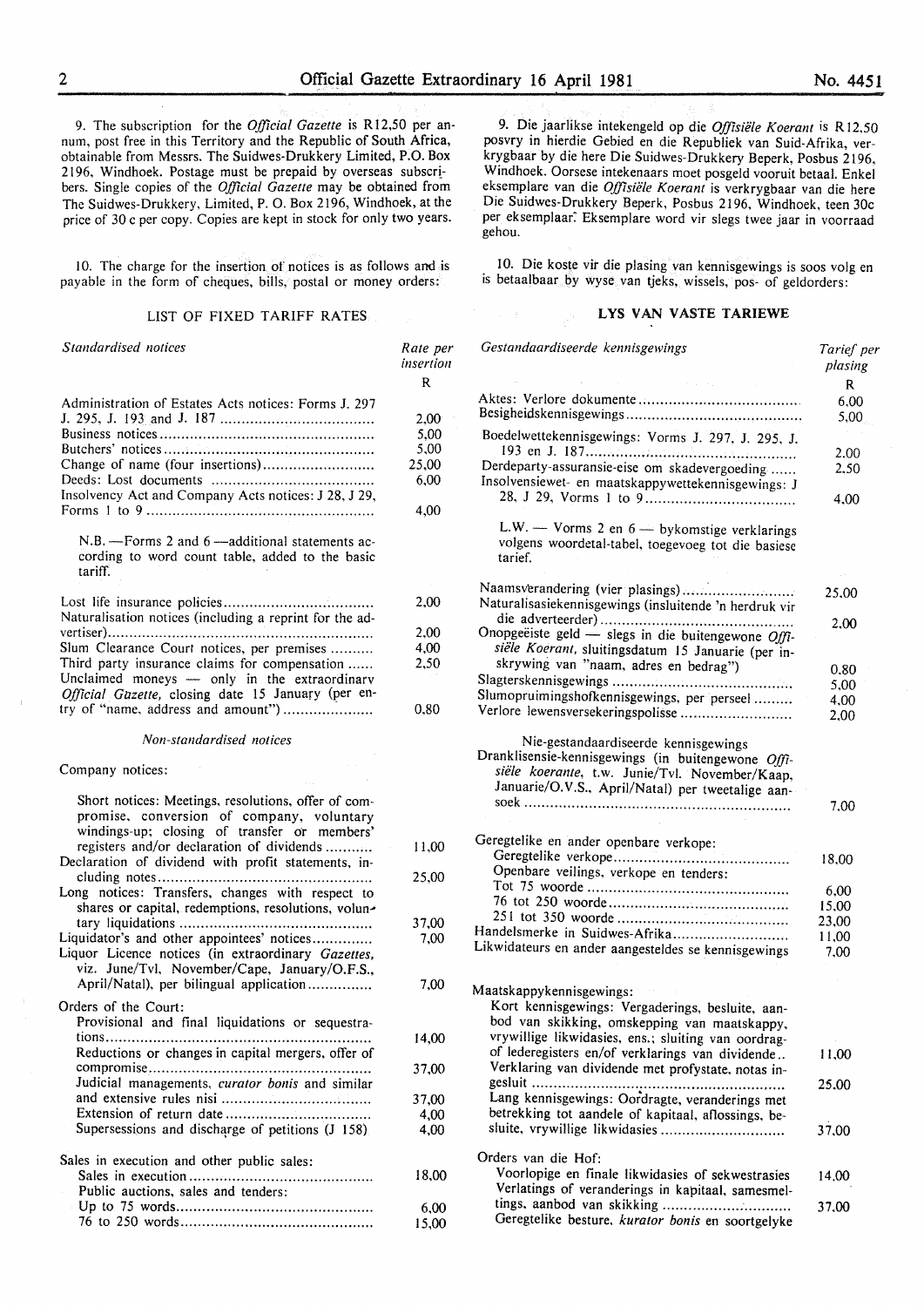| I<br>٦<br>v |
|-------------|

|                                  | 23.00 |
|----------------------------------|-------|
| Trade marks in South West Africa | 11,00 |

#### Vorm/Form J 187

#### LIQUIDATION AND DISTRIBUTION ACCOUNTS IN DECEASED ESTATES LYING FOR INSPECTION

In terms of section 35(5) of .Act 66 of 1965, notice is hereby given that copies of the liquidation and distribution accounts (first and final, *unless otherwise stated*) in the estates specified below will be open for the inspection of all persons interested therein for a period of 21 days (or shorter or longer if *specially stated)* from the date spe, .!led or from the date of publication hereof, whichever may be the later, and at the offices of the Masters and Magistrates as stated.

Should no objection thereto be lodged with the Masters concerned during the specified period, the executors will proceed to make payments in accordance with the accounts.

55/81 - ZACHAU Siegfried Walther Windhoek Windhoek F.M. Oehl Trust Windhoek

9/81 - STRAUSS Gert Jakobus Windhoek F.M. Oehl Trust Windhoek

438/80 - SCHIER Paul Ewald 120512 5019 00 4 Swakopmund Swakopmund Windhoek Barclays National Bank Limited Windhoek

93/81 - SCHAUM (gebore Tiemer) Renate 441102 01 0013 3 Kessler Woonstelle Nr. 7, Windhoek Windhoek Barclays Nasionale Bank Beperk Windhoek

#### Yorm/Form J 193

#### NOTICE TO CREDITORS IN DECEASED ESTATES

All persons having claims against the estates mentioned below are hereby called upon to lodge their claims with the executors concerned, within 30 days (or otherwise as indicated) calculated from the date of publication hereof. The information is given in the following order: Estate number, surname and christian names, date of birth, identity number, last address, date of death; surviving spouse's names, surname date of birth and identity number; name and address of executor or authorised agent, period allowed for lodgement of claims if *other than* 30 *days.* 

77/81 - RINCK Sophie Charlotte Gertraude 12 10 1918 1810 120IOO 28 I 30 Eadie Street Windhoek 1st February, 198I Fisher, Quarmby & Pfeifer Windhoek

79/81- PAYNE Gerda Anna Hedwig 22 12 1910 101222 0012 00 3 Plaas 'Otjikururume' No. 502 distrik Grootfontein. 07 02 1981 Barclays Nasionale Bank Beperk Windhoek

II9/81- NEL Anna Maria Susanna 09 08 1908 080809 01 0010 7 Plaas 'Beatrix' Outjo distrik 21-02-81 Barclays-Nasionale Bank Beperk Windhoek

|                                                    | 37.00 |
|----------------------------------------------------|-------|
|                                                    | 4.00  |
| Tersydestellings en afwysings van petisies (J 158) | 4.00  |

#### LIKWIDASIE- EN DISTRIBUSIEREKENING IN BESTORWE BOEDELS WAT TER INSAE LE

Ingevolge artikel 35(5) van Wet 66 van 1965, word hierby kennis gegee dat duplikate van die likwidasie- en distribusierekenings (eerste en finale, *tensy anders vermeld)* in die boedels hieronder vermeld, in die kantore van die Meesters en Landdroste soos vermeld en gedurende 'n tydperk van 21 dae ( of korter of Ianger *indien spesiaa/ vermeld)* vanaf gemelde datums of vanaf datum van publikasie hiervan, as dit later is, ter insae lê van alle persone wat daarby belang het.

Indien binne genoemde tydperk geen besware daarteen by die betrokke Meesters ingedien word nie, gaan die eksekuteurs oor tot die uitbetalings ingevolge gemelde rekenings.

26/81- LEHMANN Alfred Hermann Paul 061118 5008 10 3 Erf 843 Sewendelaan, Keetmanshoop Eerste en Finale Keetmanshoop Windhoek Rissik, Cox & Probart Keetmanshoop

463/80 - POSNANSKI Herbert Berthold 080501 5008 00 8 Grootfontein Grootfontein Windhoek Barclays-Nasionale Bank Beperk Windhoek

18/80 - METJE Adolf Heinrich Wilfrid (also known as Wilfried Adolf Heinrich and as Wilfrid Adolf Heinrich) 980731 5004 00 1 10, von Eckenbrecher Street, Klein Windhoek, Windhoek S.W.A. third and final Syfrets Trust and Executor South Africa Limited Marshalltown

#### KENNISGEWING AAN KREDITEURE IN BESTORWE BOEDELS

Alle persone wat vorderinge het teen die boedels hieronder vermeld. word hierby versoek om hul vorderinge by die betrokke eksekuteurs en binne 'n tydperk van 30 dae (of andersins soos aangedui) gereken vanaf die datum van publikasie hiervan in te !ewer. Die inligting word verstrek in die volgorde: Boedelnommer, familienaam en voorname, geboortedatum, persoonsnommer, laaste adres, datum oorlede; nagelate eggenoot(note) se name, familienaam, geboortedatum en persoonsnommer; naam en adres van eksekuteurs of gemagtigde agent, tydperk toegelaat vir lewering van vorderings *indien anders as* 30 *dae.* 

II7/81- ENGELS Frederik Lodewyk Christiaan 30 09 1891 910930 5003 00 6 J.G. Potgieter Tehuis, Windhoek 24 12 1980 Magdalena Elizabeth Engels R.H. Meyeridricks, Bestuurder, Santamtrust Beperk Kaapstad

490/80- VAN RENSBURG Joseph (of Josef) 26 Junie 1961 Daberasvlakte, Posbus 962, Leybank, Keetmanshoop 28 Augustus 1980 R. H. Meyeridricks, Santamtrust Beperk, Kaapstad